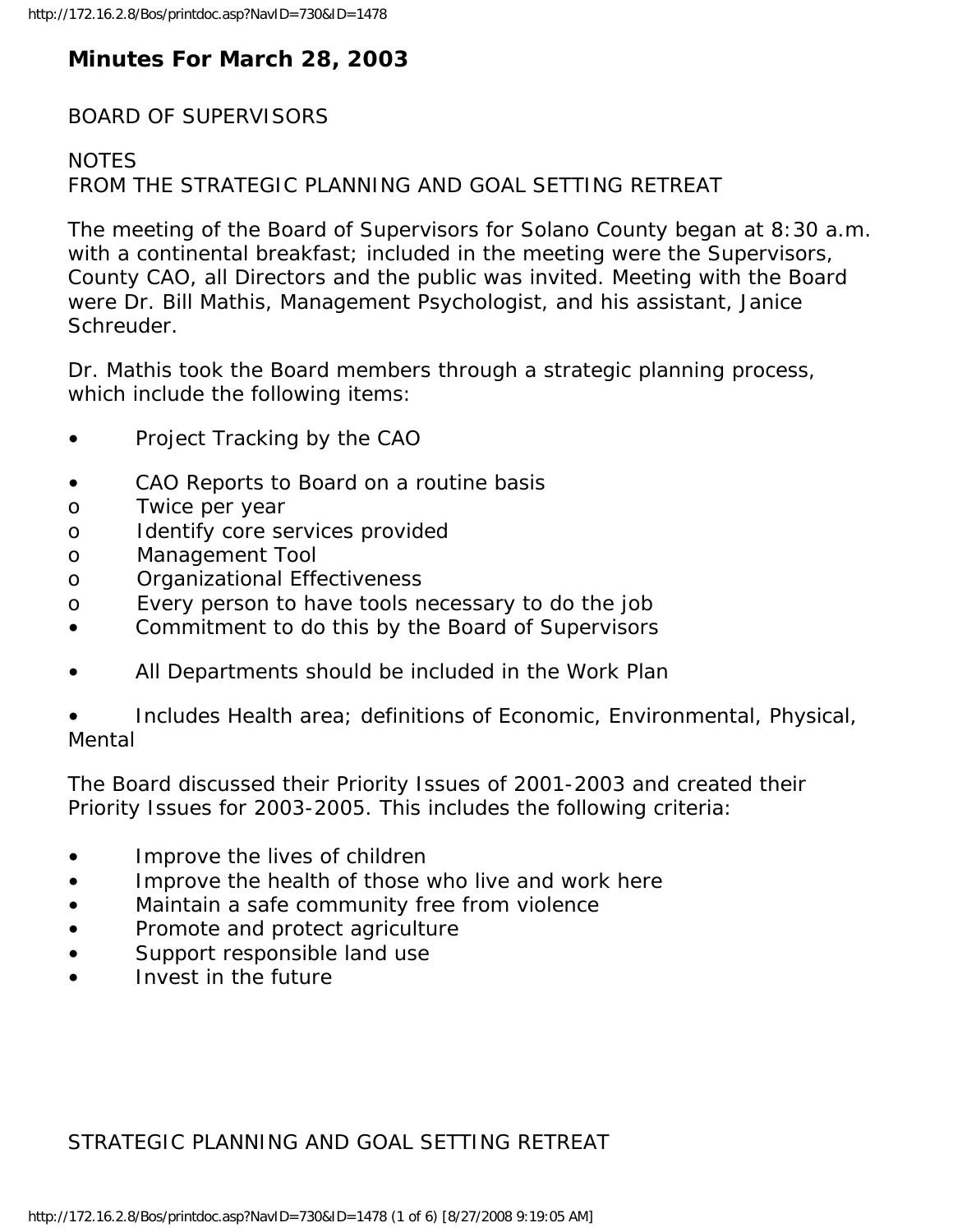The Board discussed their Mission for Solano County:

• To provide a safe and healthy place to live, learn, work and play

The Board discussed their Core Values:

## o DIGNITY

Treat all persons with respect

#### o INTEGRITY Be honest, ethical and fair

o ACCOUNTABILITY Render quality public service

There was discussion at length among the Board members, Directors, and public at large on the Strategic Initiatives and what they ought to be. The major topics include the following goals and objectives and are as follows:

I. Improve Lives of Children

- Office of Family Violence Prevention
- Fully implement the Program and Plan
- Alternative Response Team
- to CPS
- Stage 3 Children
- Tracking / Coordinating Child Development
- Health Care Measuring Success
- Preschool to School age
- Inventory of Services
- Measuring Outcomes
- Complete the inventory prior to final budget
- Monitoring Services for Children
- Develop Report Card
- Starting point
- Measure success and set criterion/goals

Questions the Board needs information on include:

- Medical coverage
- Report card how to measure
- **Education level**

### STRATEGIC PLANNING AND GOAL SETTING RETREAT

- Health level
- Where/how we can be most effective
- Need to identify risk assessment programs to remedy findings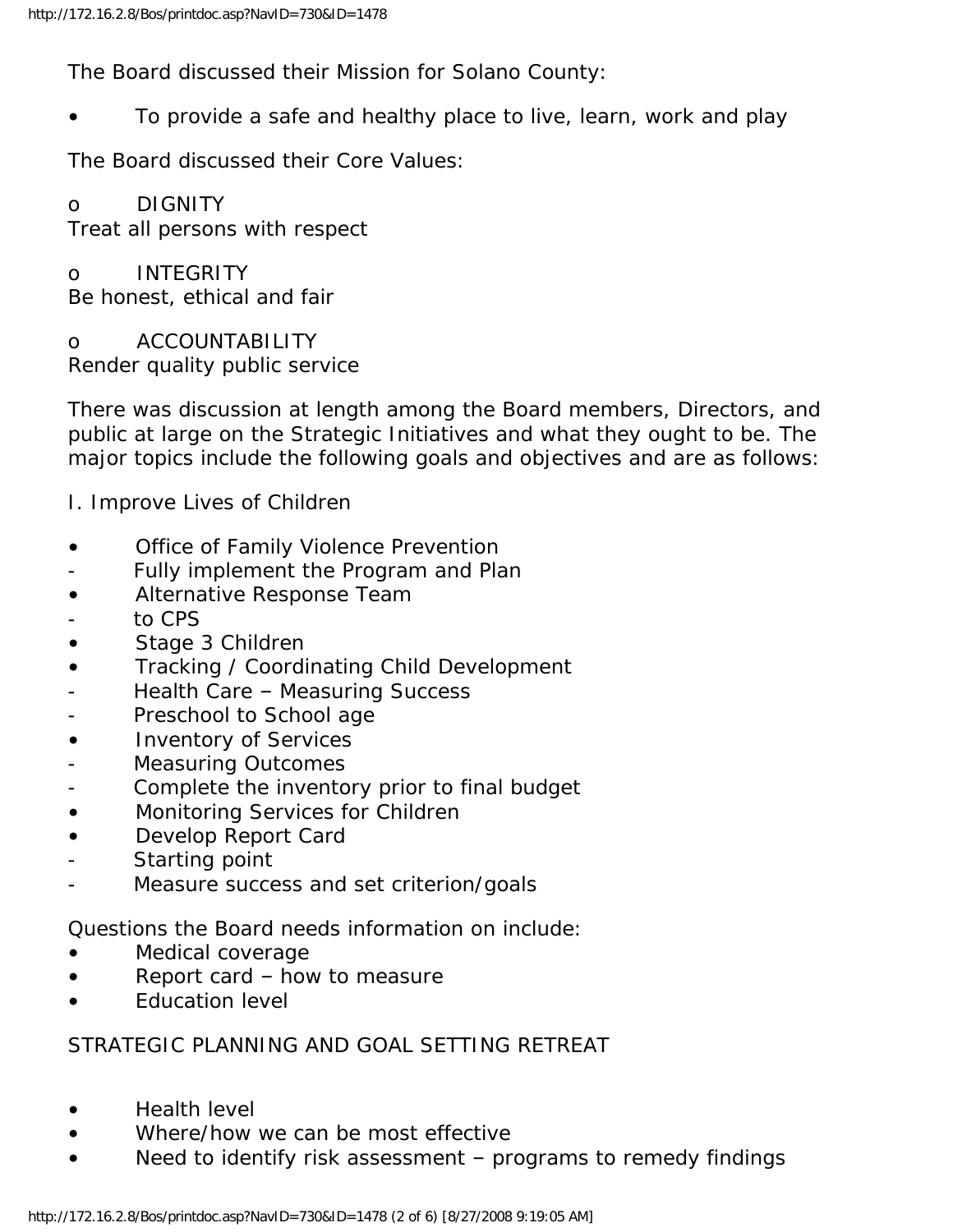- o Health issues identified
- All influences involved should be considered
- Inventory of children with issues
- Costs for services
- Tying it all together

• Report card will give community data; budget will show how it looks when woven together

- II. Improve Health of Those Who Live / Work Here
- Reaffirm Use of Master Settlement to Promote Healthy Outcome
- Definition of Health
- o Physical / Mental / Environmental / Economic
- Total Health Insurance
- o Provided?
- o CMFP
- o When and How?
- Reduce Prevalence of Asthma
- Clinic Hours to be more Conducive with Working Families (evenings/ weekends)

Questions the board needs for information include:

- Drug court funded
- Funded ambulance services
- III. Maintain Safe Community Free from Violence
- Family Violence Response Team
- o Continue the program
- Early Intervention
- o Case management / Follow up (i.e., City of Vallejo)
- Coordination with local Fire Chiefs
- Recidivism Rates examined / measures or correlated to new crime stats
- Education on Family Violence
- Beds availability?
- Need better Communications with Courts

## STRATEGIC PLANNING AND GOAL SETTING RETREAT

Questions the Board members need information on include:

- Continuum from baby to adult
- o Snapshot of automation through County services
- Homeland security neighborhood teaching how to take care of each other (1st 72 hours)
- o \$166,000 to bring preliminary supplies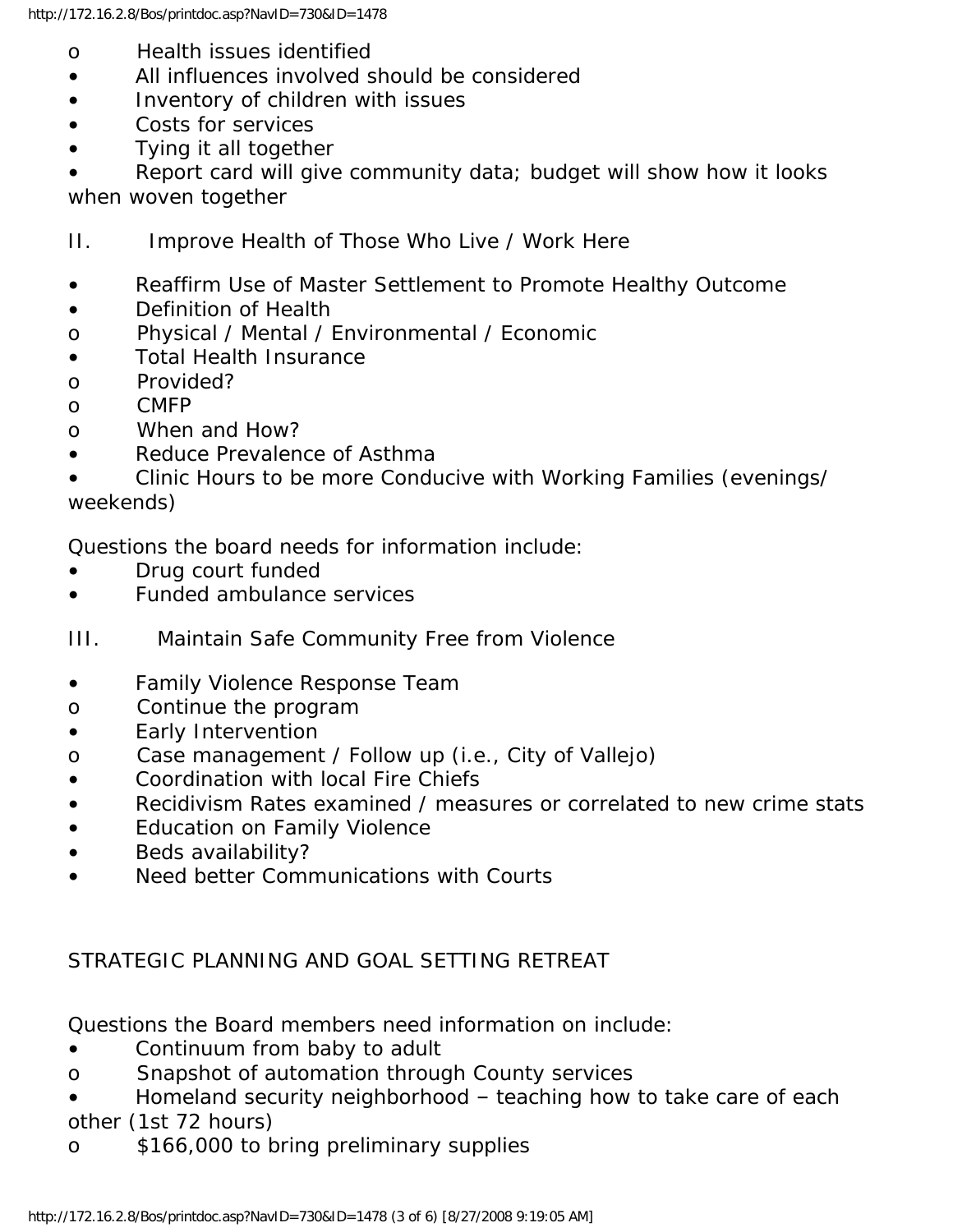- o Money hasn't come down yet
- IV. Promote / Protect Agriculture
- General Ordinances
- o How it affects farming?
- Do financial AG analysis
- Support Legislation Williamson Act
- Marketing Incentives?
- Review 'Right to Farm' Ordinance
- Organic foods... viable?
- o This may become a new growth industry
- V. Support Responsible Land Use
- City Center Development
- o Examine tax revenue in county
- Jobs / Housing Imbalance = not good
- Live / Work / Play in same Community
- Mass Transit not addressed well
- Open Space
- Need Business Attraction/Retention
- Public Transportation needed
- Fill in Industrial Parks
- Park / Regional Park Revisions
- Legislation for Land Use

VI. Invest in the Future

- Economic Stimulus Package
- o Cooperation with cities
- o SEDCO
- o Economic development coordinator
- Financial Planning / Policies

### STRATEGIC PLANNING AND GOAL SETTING RETREAT

- People Investment / Development / Retention
- o Education/Training
- Long-Range Capital Plan (CIP)
- Land Opportunities
- Facilities / Employees
- Education for Children
- Centralized Services vs. decentralized
- o Where does it make sense?
- Public Transportation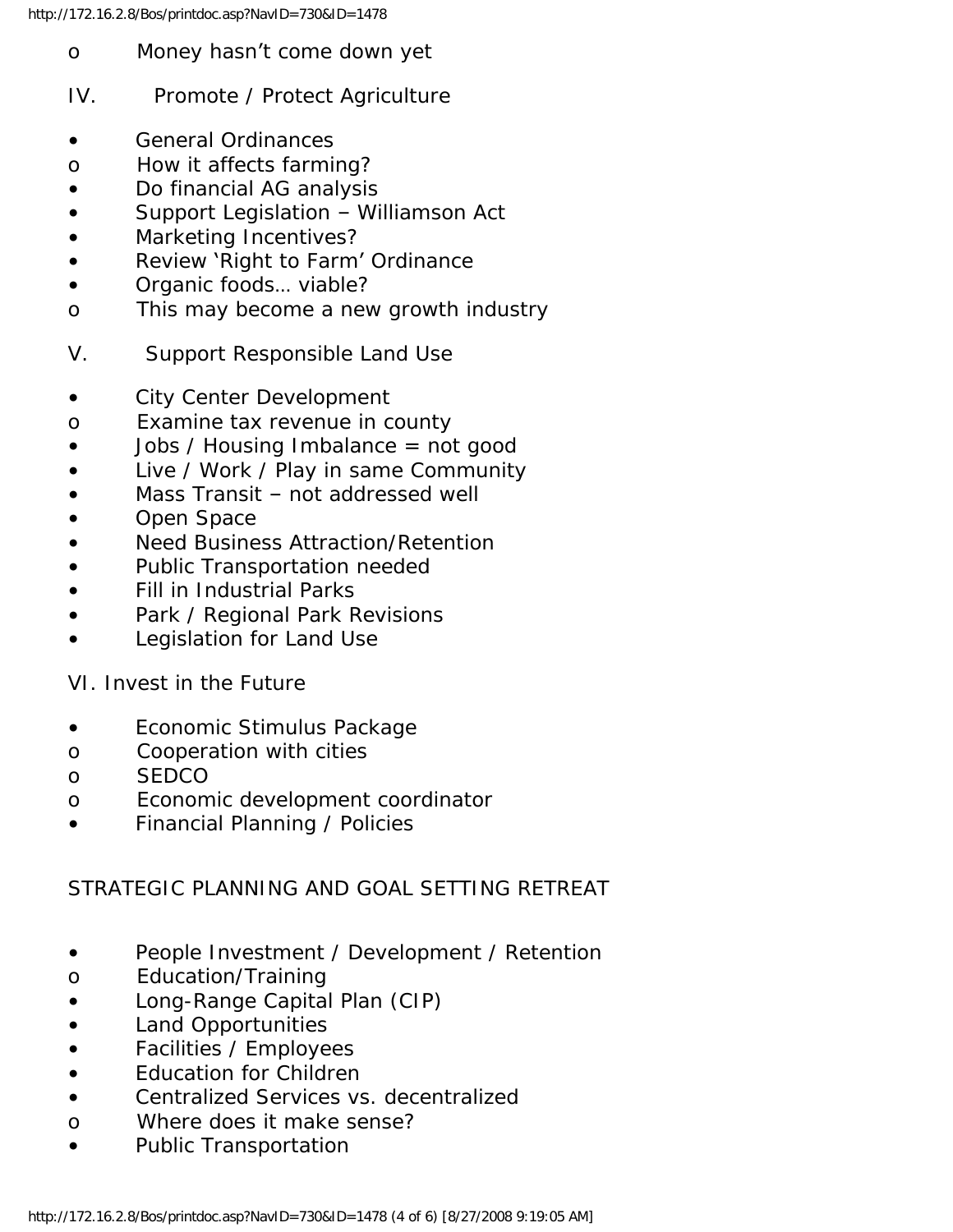- o HOV Lanes
- o Ferry
- o Park n Ride
- o Busses
- o County has a role in road closures?
- Opening Frontage Roads

#### Closing Comments

Theme – "This may be time to inventory what we have, what our resources are, identify the people, get clear understanding, financials, and where we want to go from here; most of all, direction from the Board."

- "Identify successful programs"
- "Maximum benefit for investments"
- "Year to be conservative"
- "Employee recognition is valued"
- "Board to get involved with employees, show value"
- "Communicate with public"
- "Insurance for children"
- "Need to keep training for employees"
- "Don't forget elders' needs"
- "Involve Community"

### STRATEGIC PLANNING AND GOAL SETTING RETREAT

The Courageous Conversations we want to have

- The bridge is broken, we're rescuing the people
- o Need to fix the bridge
- o Rescue vs. the bridge
- It takes a village in caring for children
- The concept  $-\sqrt[n]{a}$  abolish County services  $-\sqrt[n]{b}$  put into schools"
- o Need to make better connection for public
- Know the resources in the County